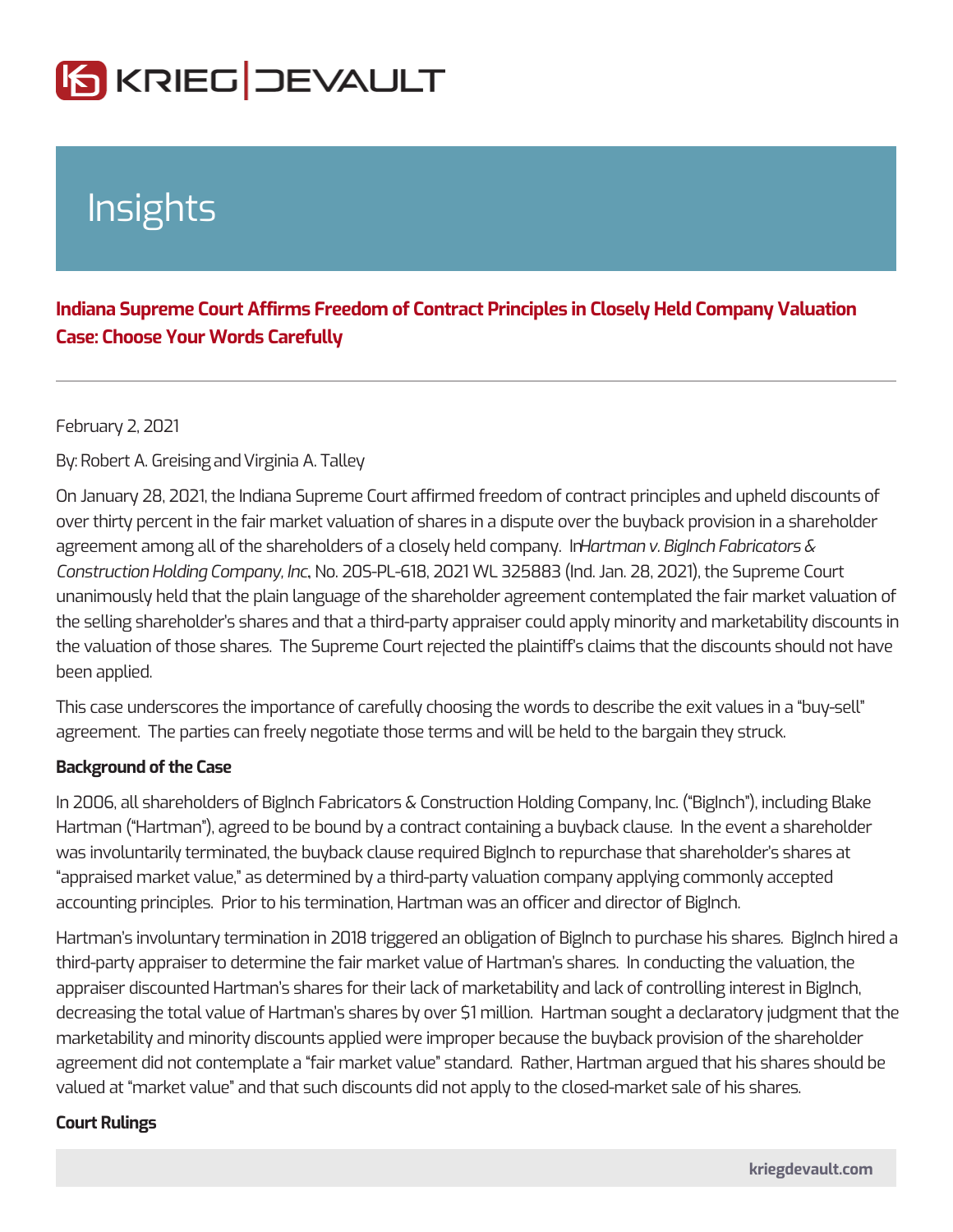

The trial court entered judgment for BigInch based on the language of the buyback clause, but the Indiana Court of Appeals reversed, holding that marketability and minority discounts could not apply to a closed-market sale. However, the Supreme Court sided with BigInch and vacated the Court of Appeals' decision. In so doing, the Supreme Court distinguished the case law upon which Hartman relied to support his arguments and held that there is no "blanket rule" that such discounts do not apply to closed-market transactions. The key consideration for the Supreme Court focused on the shareholders' agreement to value the shares at their "appraised market value." The Supreme Court then found that the term "market value" plainly and unambiguously refers to, and has historically been used interchangeably with, "fair market value." As a result, because a fair market valuation of shares includes appropriate discounts and because the Supreme Court found that valuation terms contemplated by the shareholder agreement were equivalent to "fair market value," the value of Hartman's shares could be discounted for lack of marketability and minority status.

In a prior case, *Wenzel v. Hopper & Galliher, P.C*., 779 N.E.2d (Ind. Ct. App. 2002), the Indiana Court of Appeals had declined to apply such discounts to the closed-market sale of shares. The *Wenzel* case focused on a determination of "fair value" in connection with a statutory valuation process. The Court of Appeals in *Wenzel* refused to apply discounts when determining "fair value" in order to avoid a windfall to the continuing majority interests. In contrast, *Hartman* differed because it involved a contract among the parties that clearly reflects an agreed upon basis for valuing the shares to be acquired, namely the shares' "market value."

The Supreme Court also recognized that, in extraordinary cases, a contract's plain language need not be enforced where such enforcement would lead to some absurdity or inconsistency with the rest of the agreement. In the case under consideration, however, interpreting the shareholder agreement to allow marketability and minority discounts leads to a result that was clearly contemplated by the plain language of the shareholder agreement. As the Supreme Court noted, "all of the company's shareholders agreed years ago to be equally bound by the agreement's terms . . ." and "the plain and unambiguous language of the shareholder agreement calls for BigInch to pay Hartman the fair market value of his shares."

## **Takeaways**

*Hartman* affirms long-standing freedom of contract principles in Indiana, which permit parties to set values and value methodologies for shares in agreements with buyback provisions. Further, this case affirms that a market value standard includes marketability and minority discounts and that such fair market discounts can apply to the closed-market sale of shares when agreed by the parties.

In an arm's length shareholder situation, a contract's provisions for valuing shares will govern. Parties have wide flexibility in setting up buyback provisions and formulas for share valuation, and parties should thoughtfully evaluate and clearly define the terms for buyback provisions used in operating agreements, buy-sell agreements, option agreements, and the like. The parties can use a market value concept that would allow applicable discounts to be considered, but they can just as easily agree for shares to be valued on an enterprise basis without discount. Indeed, *Hartman* seems to support an ability to parse the valuation process even more discretely and to allow agreements to use different values and discounts or premiums in different circumstances as the parties see fit.

*Hartman* also suggests that parties may want to revisit their valuation provisions currently in play. The dispute over